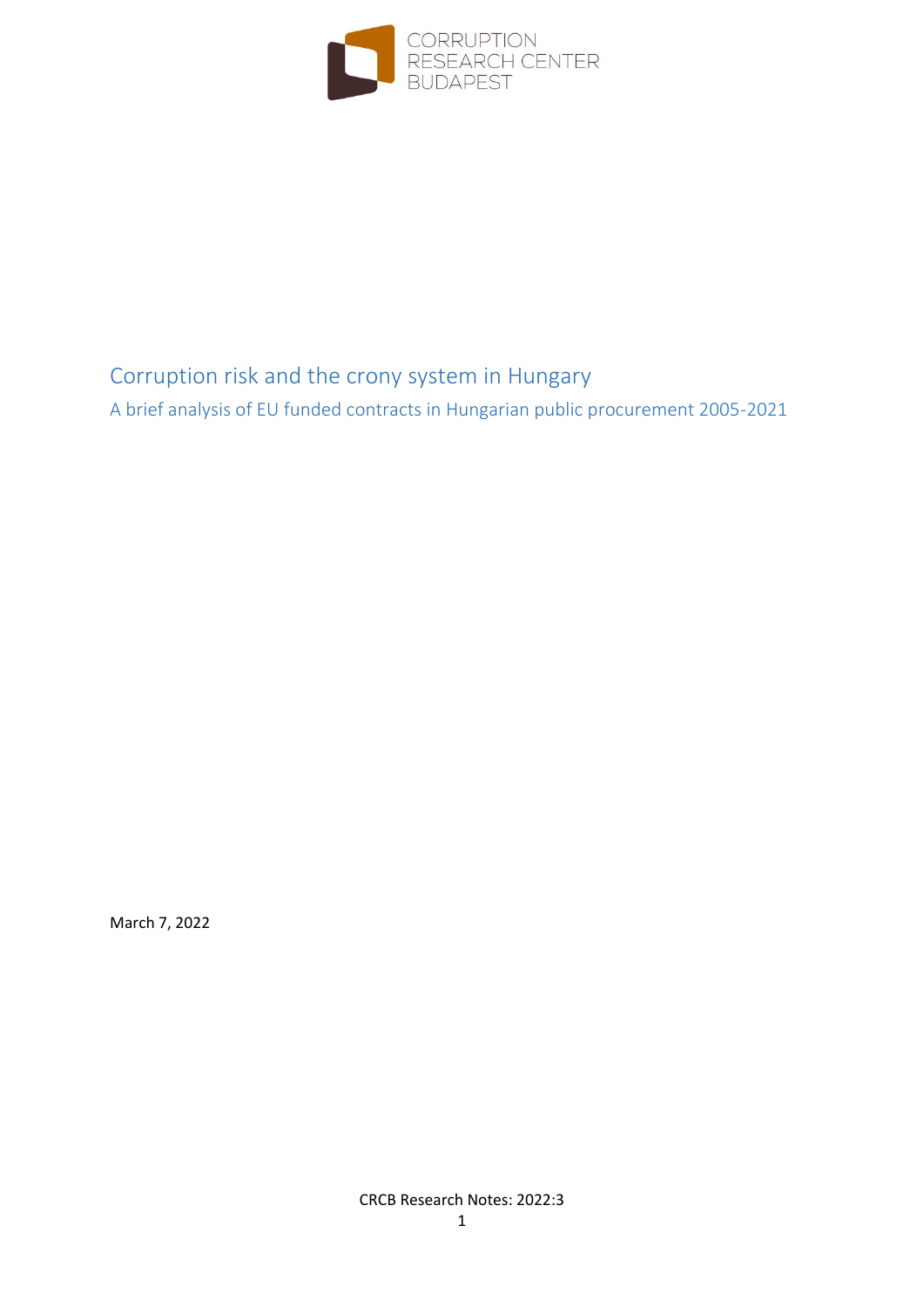

[The research program is supported by donations from Hungarian citizens and Hungarian companies.]

Keywords: public procurement, corruption risk, cronyism, Hungary, EU subsidies

JEL classification: D02, D73, H57

István János Tóth managing director CRCB Budapest [istvanjanos.toth@crcb.eu](mailto:istvanjanos.toth@crcb.eu)

Suggested citation of this research note: Tóth I. J. 2022. Corruption risk and the crony system in Hungary. A brief analysis of EU funded contracts in Hungarian public procurement 2005-2021. CRCB Research Notes: 2022:3, Budapest: CRCB

Suggested citation of the disclosed dataset: CRCB. 2022. Corruption risk and the crony system in Hungary. A brief analysis of EU funded contracts in Hungarian public procurement 2005-2021. Dataset, Budapest: CRCB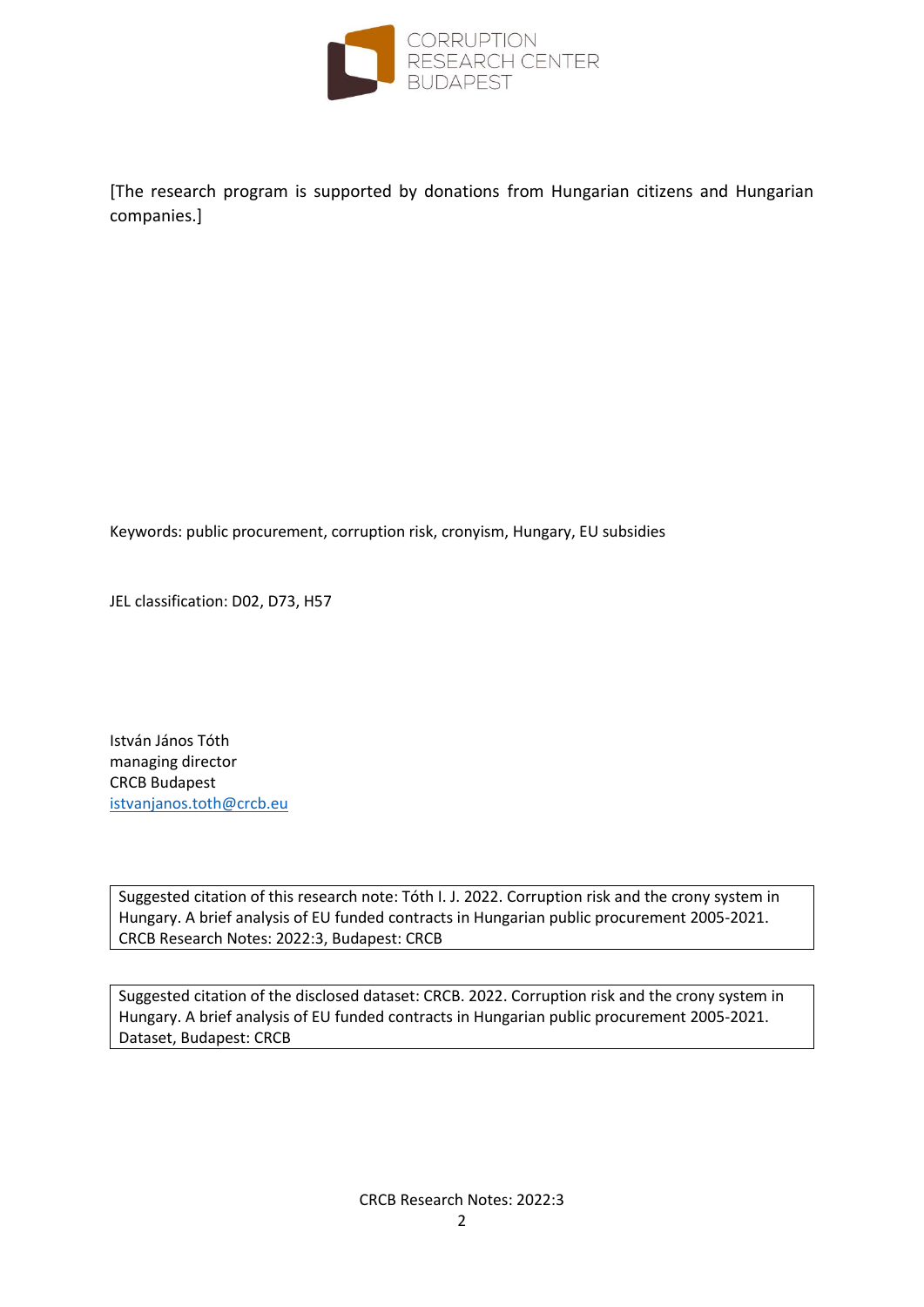

## Main Findings

(1) The EU has a significant role in Hungarian public procurement. Data on public procurement contracts show that the EU is at least as an important player as the Hungarian state in the financing and control of Hungarian public tenders (see Fig. 1a-d). The share of contracts financed by the EU was between 50 and 80 percent from 2008 to 2015. The EU's role declined from 2019 to 2021: the EU financed only 24-30 percent of all public contracts. The share of the total net value of EU-financed contracts fluctuated from 11 to 53 percent in total net contract value from 2009 to 2021. This relatively high proportion also indicates the substantive role of the EU.

(2) 2015 is a milestone in the trend of corruption risk in Hungarian public procurement. In 2015 the Hungarian government and the EU Commission received the results of the OLAF investigation on the Elios case. The OLAF investigation uncovered significant anomalies (collusion, conspiracy to commit budget fraud) in the public procurement contracts won by ELIOS Itd (the company of Viktor Orbán's son-in-law)<sup>1</sup>. This case is the so-called Elios case, to which the Hungarian government reacted spectacularly: after 2015, the traditional corruption risk indicator (share of the single bidder) for EU-funded public procurement decreased significantly, while the corruption risk increased substantively for contracts funded by Hungarian taxpayers (see Fig. 2a-b). We call these break-in trends the "Elios effect". The Elios effect may be both a formal adaptation to EU standards (the EU considers a single bidder rate below 10% desirable) and an actual reduction in corruption risk. In the first case, we cannot speak of a reduction in corruption risk, only of the Hungarian authorities circumventing the single bidder indicator. In a corrupt system, as the Orban regime, it is easy for one contracting authority and three bidders to collude. In such a case, one of the three bidders is the political beneficiary, and two bids only play the role of the fake application. In this case, the single bidder indicator (since there were formally three bidders) shows a low risk of corruption, while actually, it is a corrupt transaction.

The high corruption risk is indicated by the fact that the proportion of contracts with more than three bidders in 2020-2021 for EU-funded contracts was only 29 and 33 percent, respectively.

(3) The significant players in Hungarian public procurement are the companies of the so-called Fidesz-affiliated business owners (*crony companies*) having close friendly relations with Viktor Orbán and his inner circle of friends. There are 12 business owners and 42 companies that are included in this group for the analysis. Of course, this group can be extended, but these actors belong to the inner circle of the Fidesz. According to preliminary data from the CRCB, more than 3,300 firms won approximately 80 percent of the total contract value from 2005 to 2021.

The weight of crony companies in Hungarian public procurement has increased dramatically under the Orbán regime compared to the years 2005-2010, and this share has been increasing since 2011 (see Fig. 3a-f). This trend in itself is evidence that the Orbán regime can be

<sup>&</sup>lt;sup>1</sup> See: Tóth I. J. 2022. Two tendencies in the Hungarian public procurement. CRCB Research Notes: 2022:2, Budapest: CRCB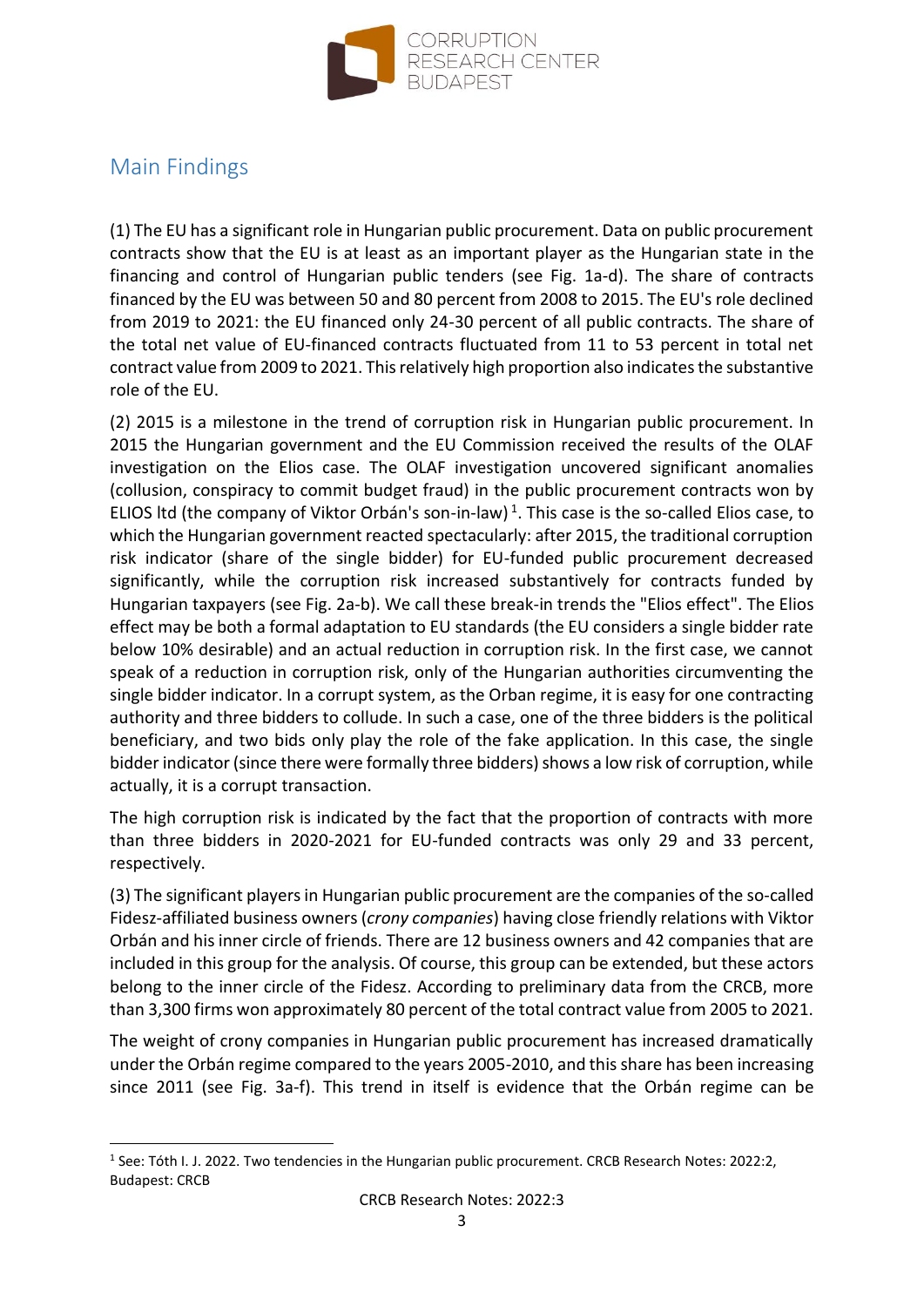

considered a crony system, where firms with political connections benefit through these connections.

Political favoritism is also evident in the use of EU funds. From 2011 to 2021, in the Orbán Regime, the crony companies benefited from a large and increasing share of EU subsidies. These 42 companies owned by politically connected owners are among of the most important beneficiaries of EU subsidies. These 42 firms alone won 21 percent of the net value of EUfunded contracts from 2011 to 2021 (without framework agreements) and 12 percent with framework agreements.

(4) The odds of winning are the ratio of winning bids to losing bids (number of winning bids/number of losing bids). This indicator is well suited when a country is characterized by systemic corruption, and the collusion between the contracting authority and the bidders is common. This feature renders the usual indicator of corruption risk (single bidder) useless because corrupt actors can circumvent it. They can also carry out corrupt transactions in cases of more than one bidder. Therefore, it is worth looking at the odds of winning in the public procurement of the Orbán Regime.

The analysis of public contracts shows that the odds of winning are much higher for the crony companies than for the firms without political ties and operating under competitive market. Between 2005 and 2010, i. e. before the Orbán Regime, the odds of winning for crony companies were, obviously, no different from those of firms operating in the competitive market, because even then the former was operating under market conditions. This situation changed radically under the Orbán Regime, and by 2021, crony companies had an average odds of 3.2, compared to around 0.5 for firms without political ties (see Fig. 4a-b).

This phenomenon is observed both for all contracts and EU-funded contracts. In EU-funded contracts, although to a lesser extent than in all contracts, it can be seen that the Hungarian authorities discriminate positively against the crony companies. Their odds of winning are significantly higher (0.85-1.22) than those of firms with no political connections throughout the Orban Regime.

These results point out the existence of political favoritism in EU-funded contracts from 2011 to 2021. The crony companies have a higher chance to access EU funds compared to other firms.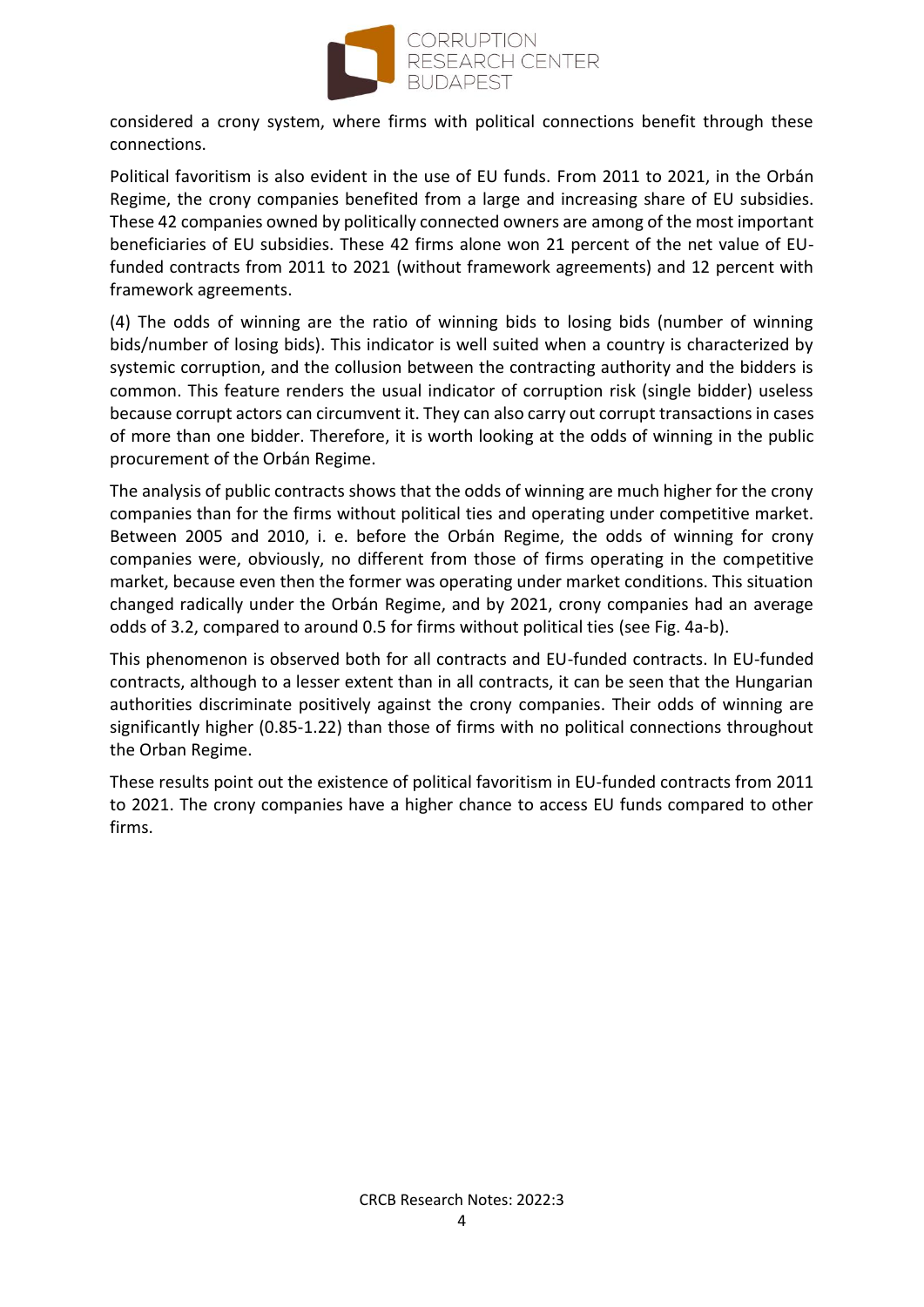

## Figures

Fig. 1a-d: Share of EU funded contracts in all contracts by number and net value of contracts, percent, 2005-2021

Data source: CRCB database. The pieces of data downloaded from website of the Hungarian Public Procurement Authority [\(https://bit.ly/35yuxkd\)](https://bit.ly/35yuxkd)

with framework agreements with framework agreements



without framework agreements without framework agreements



Fig. 1a: Share of EU by number of contracts Fig. 1b: Share of EU by net value of contracts



Fig. 1c: Share of EU by number of contracts Fig. 1d: Share of EU by net value of contracts

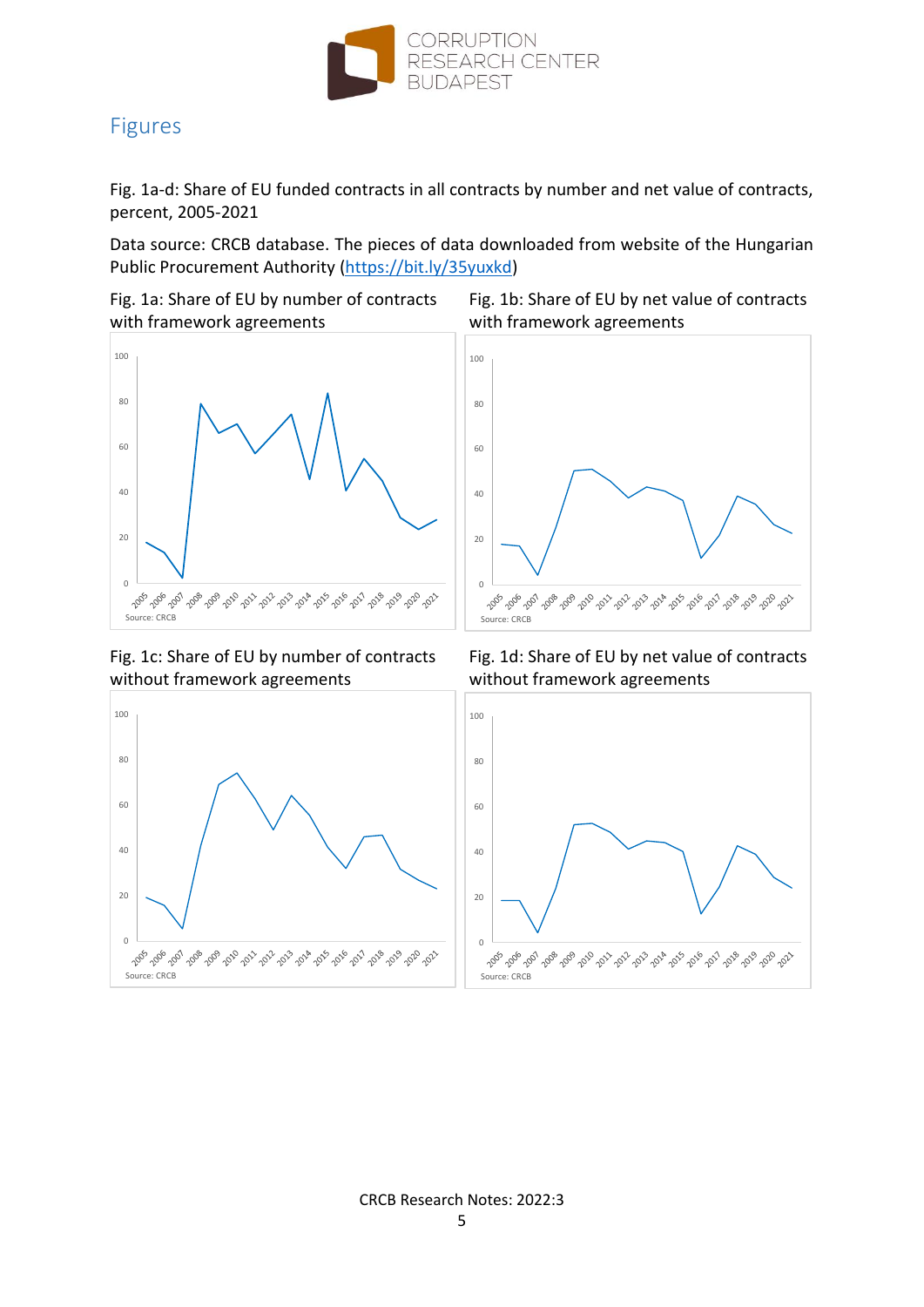

Fig. 2a-b: Corruption risk (single bidder) and control of corruption risk (more than three bidders) at contracts financed by Hungarian taxpayers and EU subsidies in Hungary 2005-2021

Data source: CRCB database. The pieces of data downloaded from website of the Hungarian Public Procurement Authority [\(https://bit.ly/35yuxkd\)](https://bit.ly/35yuxkd)



## CRCB Research Notes: 2022:3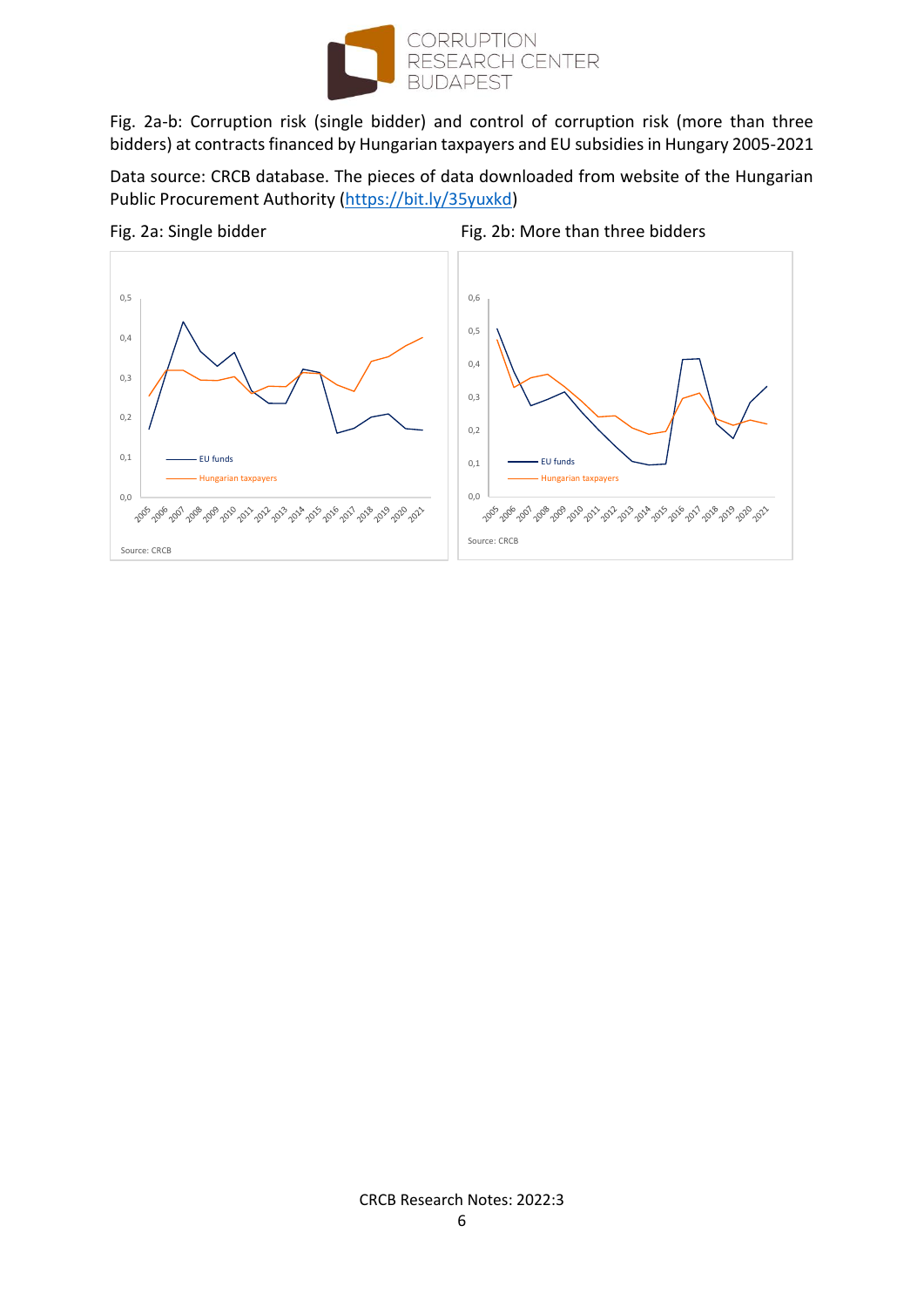

Fig. 3a-f: Share of number and total net value of contracts won by crony companies in all contracts and only EU funded contracts, percent, 2005-2021

Data from the CRCB database, the pieces of data downloaded from website of the Hungarian Public Procurement Authority [\(https://kozbeszerzes.hu/adatbazis/keres/hirdetmeny/\)](https://kozbeszerzes.hu/adatbazis/keres/hirdetmeny/)

## Fig. 3a: All contracts Fig. 3b: Only EU funded contracts



## Fig. 3c: All contracts Fig. 3d: All contracts Share of crony companies Share of crony companies without framework agreements with framework agreements





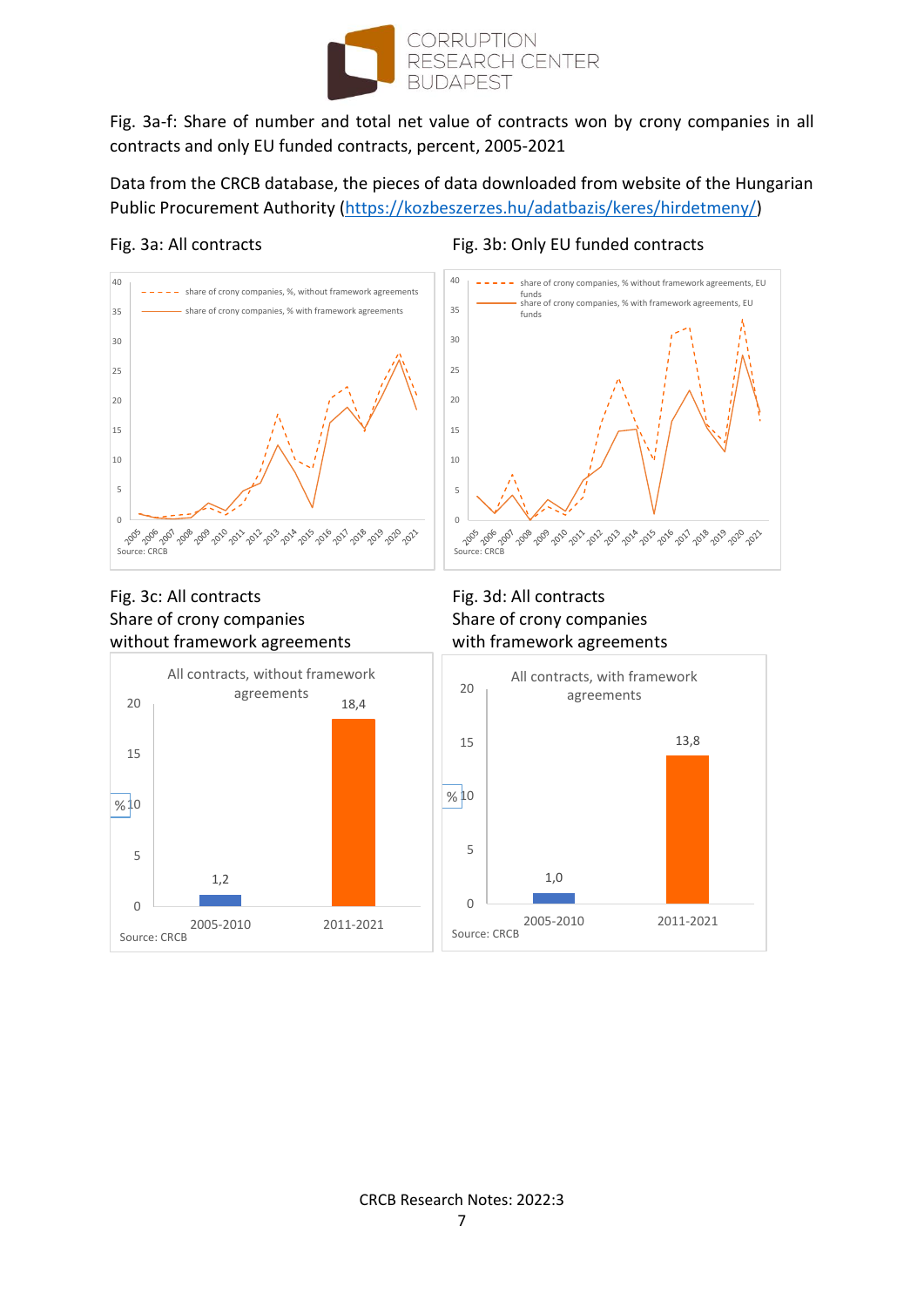

# Fig. 3e: Only EU funded contracts<br>
Share of crony companies<br>
Share of crony companies<br>
Share of crony companies without framework agreements with framework agreements

# Share of crony companies

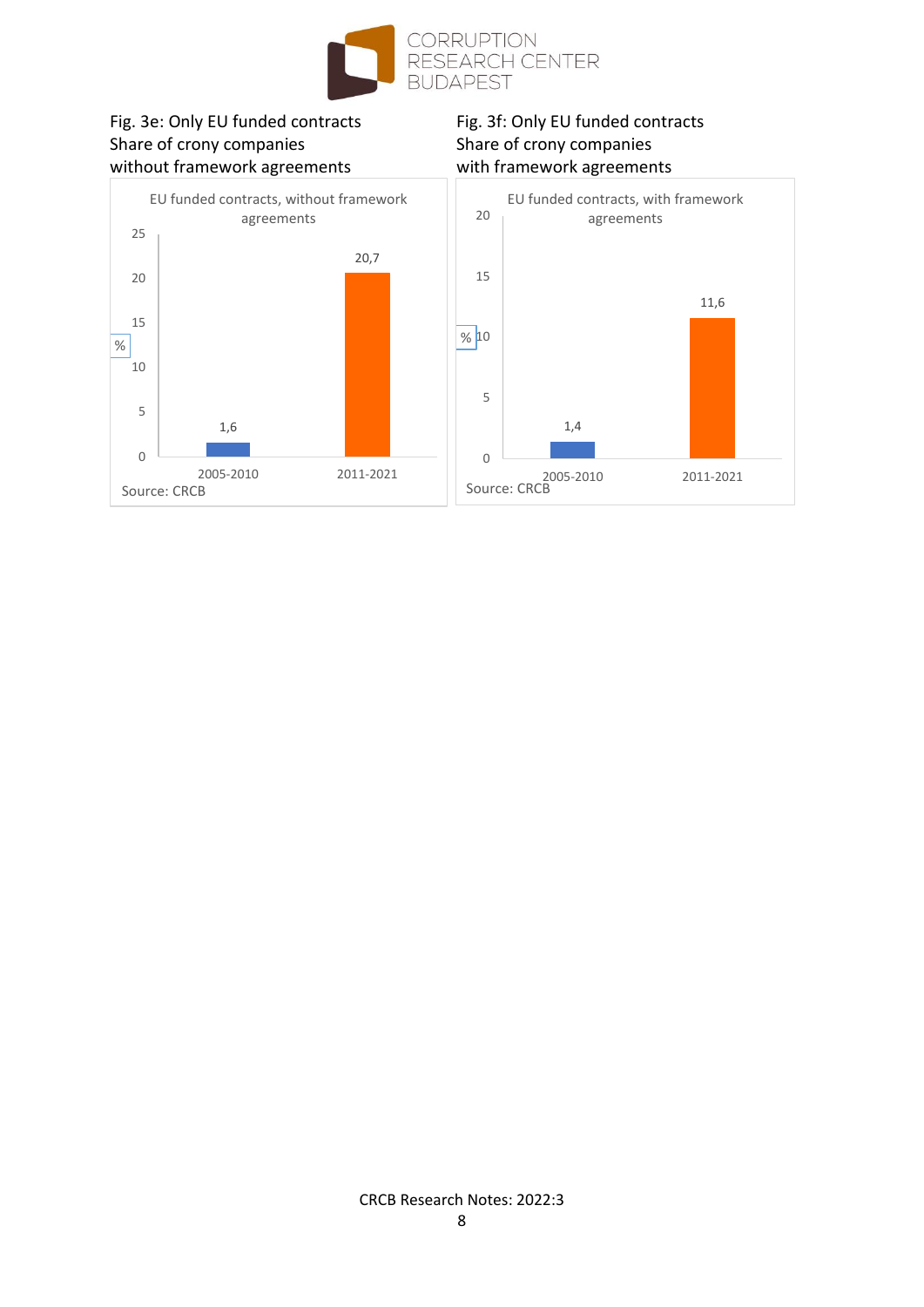

Fig. 4a-b: Odds of winning (number of contracts won / number of applications lost) of crony companies in all contracts and only EU funded contracts by crony companies [companies close to the Fidesz (mgts\_plus)] and companies of competitive market without political ties in Hungary 2009-2021

Data from the CRCB database, the pieces of data downloaded from website of the Hungarian Public Procurement Authority [\(https://kozbeszerzes.hu/adatbazis/keres/hirdetmeny/\)](https://kozbeszerzes.hu/adatbazis/keres/hirdetmeny/)

### Fig. 4a: All contracts Fig. 4b: Only EU funded contracts